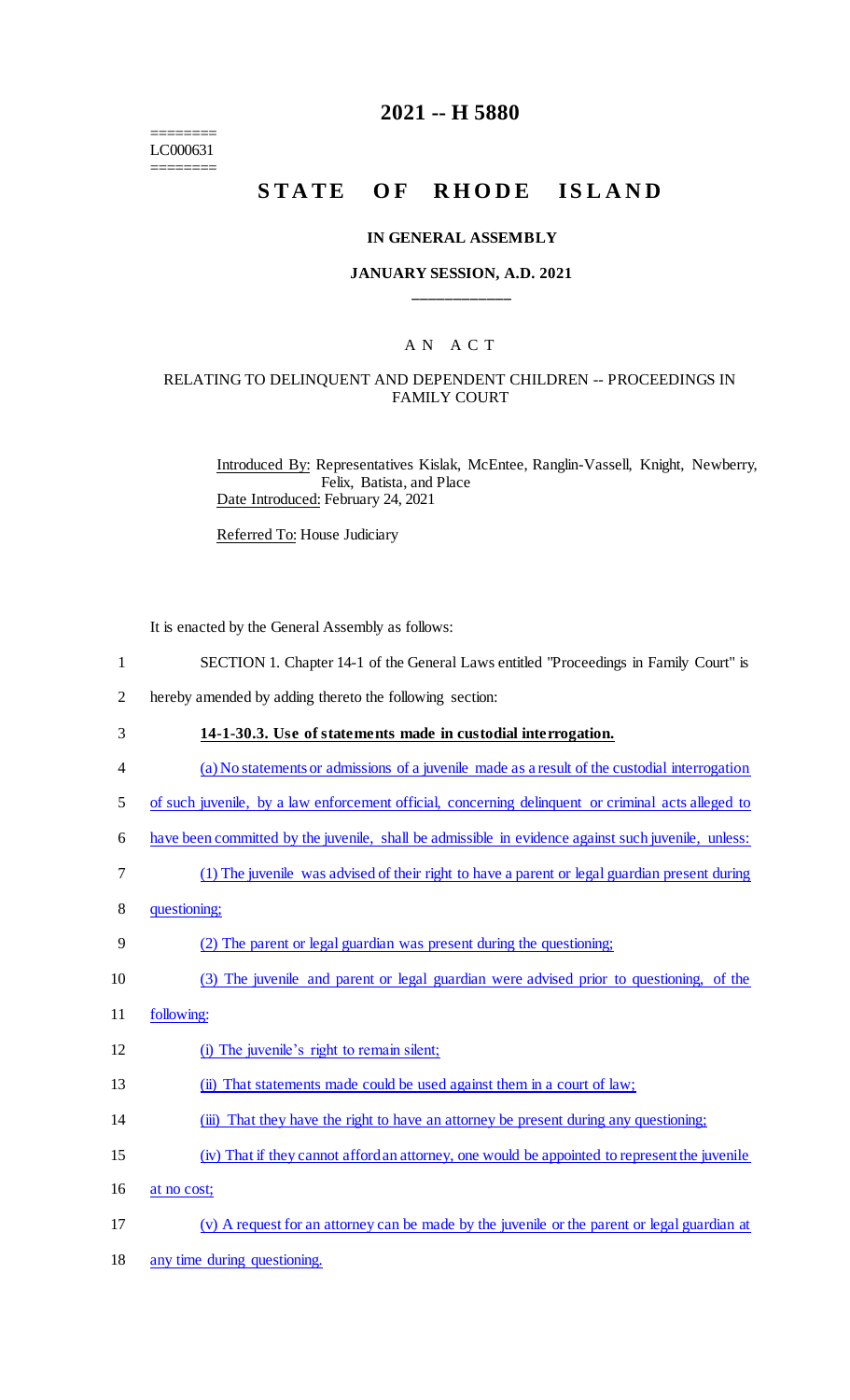- (b) Notwithstanding the provisions of subsection (a) of this section, statements or admissions of a juvenile made in the absence of their parent or legal guardian may be admissible
- if:
- (1) A private attorney or public defender was present at such interrogation; or
- (2) The court finds that, under the totality of the circumstances, the juvenile made a knowing, intelligent and voluntary waiver of their constitutional rights; and
- (3) The juvenile misrepresented their age as being eighteen (18) years of age or older and
- the law enforcement official acted in good faith reliance on such representation in conducting the
- interrogation; or
- (4) The juvenile is emancipated from their parent or legal guardian.
- (c) For purposes of this section, a juvenile shall be deemed emancipated if they are over the age of fifteen (15) years of age and under the age of eighteen (18) years of age, and have the 13 real or apparent assent of their parents, has demonstrated independence in matters of care, custody and earnings. The term emancipated may include, but not be limited to, a showing that the juvenile is married, in the military, or is otherwise self-supporting. (d) Notwithstanding the provisions of subsection (a) of this section, the juvenile or their parent or legal guardian, may expressly waive the requirement that the parent or legal guardian be present during the interrogation of the juvenile. This express waiver shall be in writing and shall be 19 obtained only after the juvenile and their parent(s) or legal guardian have been advised of their constitutional rights, and the right to have their parent or legal guardian present for any custodial questioning. If the presence of the parent or legal guardian is expressly waived, their absence shall not make any statements or admissions by the juvenile inadmissible in any proceedings against them. (e) The department of children, youth and families may not act as legal guardian or physical guardian for purposes of waiving the requirements of this section on behalf of any juvenile, except 26 in instances where the family court has granted the department's petition to terminate the parental rights of the child in accordance with § 15-7-7, and the court has appointed the department as the sole guardian of the youth. (f) In the event that any provision of this section is in conflict with any provision of chapter 21.5 of title 16, the provisions of this section shall apply.
- SECTION 2. This act shall take effect upon passage.

======== LC000631 ========